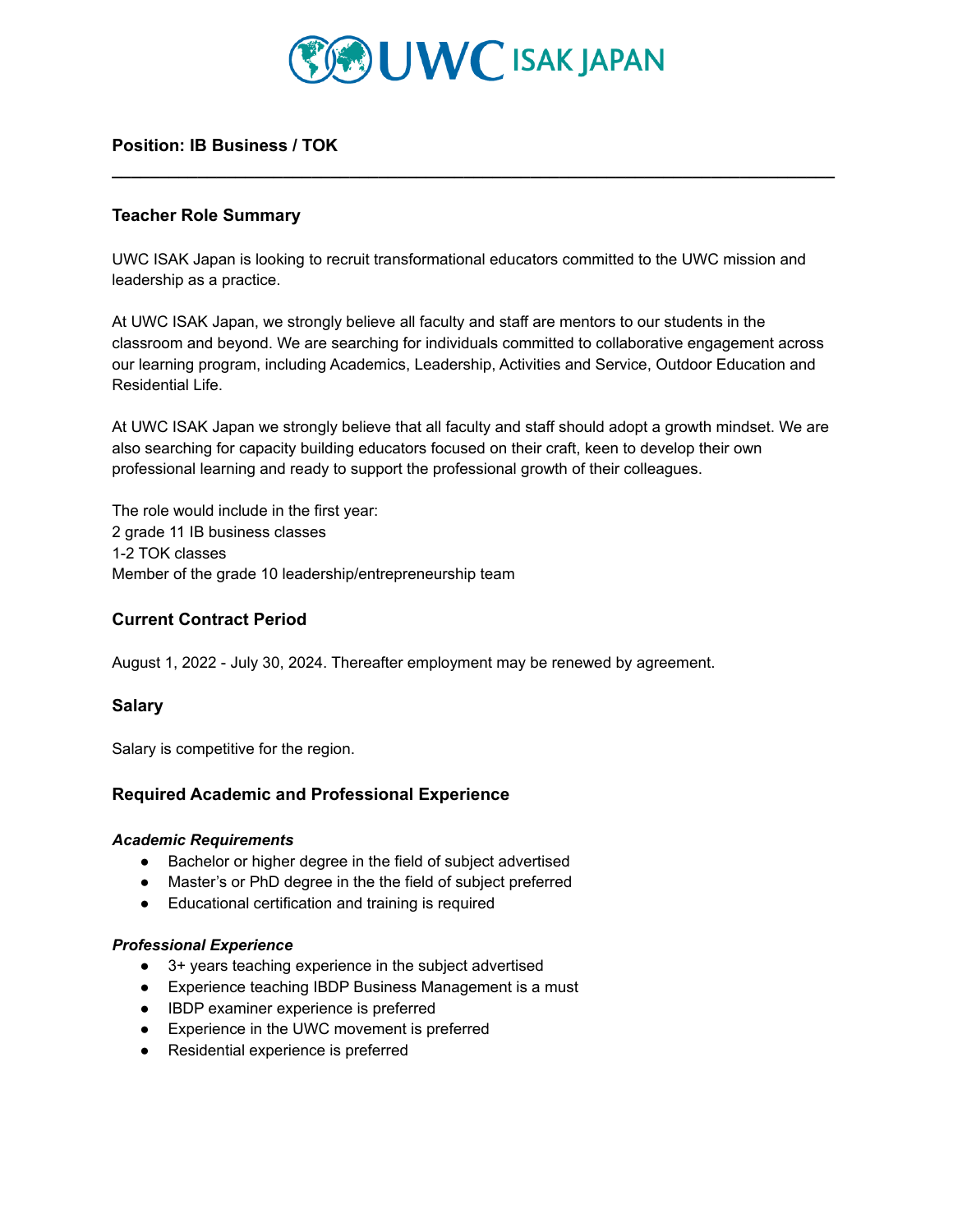

# **Teaching Responsibilities**

- Teach courses in advertised subject area; may include a variety of courses and levels up to 5 classes
- Follow curriculum developed by the department
- Develop new curriculum
- Collaborate with other members of the faculty

# **Mentoring Responsibilities**

Residential duty is an additional contract offer, but commitment to residential life is a must. In addition to teaching responsibilities, all teachers will be assigned some or all of the following mentoring responsibilities:

- Serve as student advisory group leader
- Coach or supervise extracurricular sports
- Lead or participate in Japanese cultural activities
- Participate in outdoor education opportunities
- Facilitate local service projects or leadership projects
- Residential duty is an additional contractual offer

# **Personality / Successful Traits**

- Resonates with the UWC ISAK leadership model and willing to be an active participant in it
- Curious about and open to exploring mindfulness and design thinking in personal and professional life
- Positive; Enthusiastic about creating and contributing to a school that is evolving
- Pragmatic and resourceful; Able to identify needs and willing to address them
- Patient and flexible; Comfortable working in a school that is growing and evolving
- Self aware and motivated; engaged in continuous reflection and improvement
- Able to work independently and complete tasks without supervision while respecting existing roles and structures within the school
- Able to work in a team; enjoys collaborative teaching among different fields and inspired to work interdisciplinarily
- Enjoys a residential lifestyle; understands the demands and flexibility required of adults in a *residential environment*, including needs that come up unexpectedly.

# **How To Apply**

Please submit the following documents to [recruit@uwcisak.jp](mailto:recruit@uwcisak.jp) by J**une 13, 2022**:

- Cover Letter
- CV (including any experience teaching IBDP, listing the subject and years taught)
- Copy of teaching credentials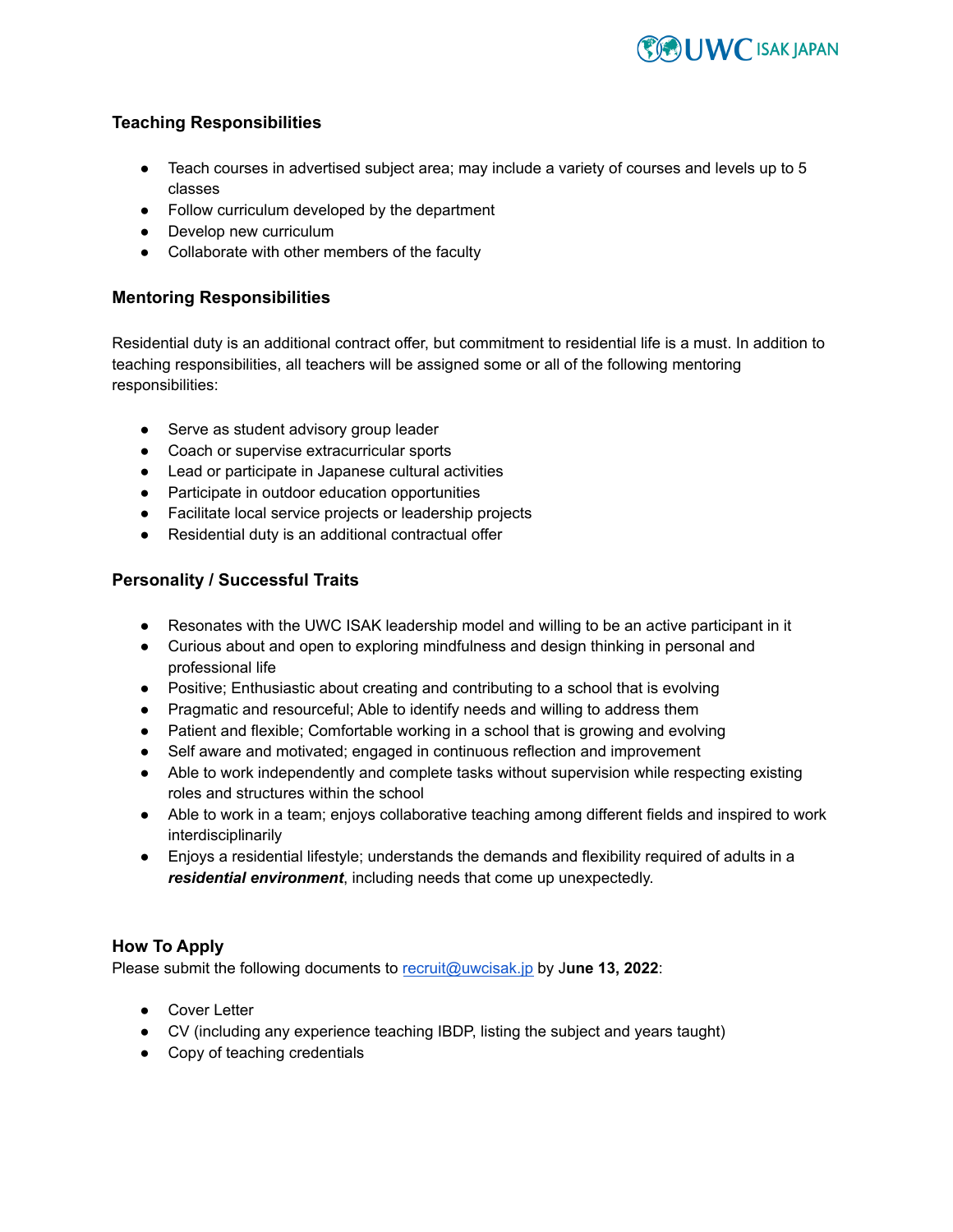

- If you are selected for an interview, we will ask you to submit the following: diploma related to the subject to be taught (with relevant transcript), diploma from highest degree earned (with relevant transcript).
- Note: Successful candidates will need to complete a criminal background check (arranged and paid for by the school) before the final employment contract is issued.

*We are looking for applicants who will be a strong fit for our unique educational environment. Please read this general information and give it careful consideration before submitting an application.*

\_\_\_\_\_\_\_\_\_\_\_\_\_\_\_\_\_\_\_\_\_\_\_\_\_\_\_\_\_\_\_\_\_\_\_\_\_\_\_\_\_\_\_\_\_\_\_\_\_\_\_\_\_\_\_\_\_\_\_\_\_\_\_\_\_\_\_\_\_\_\_\_\_\_\_\_

## **General Information**

## **UWC ISAK Japan Core Values**

### **A Shared UWC Mission**

*UWC makes education a force to unite people, nations and cultures for peace and a sustainable future.*

#### **Our Distinct Identity**

*UWC ISAK Japan empowers students to become transformational leaders who explore new frontiers for the greater good of Asia and beyond.*

We believe not only in the power of education, but also in the power of young people to become catalysts for positive change. We aim to create an environment where students learn to understand and appreciate different perspectives, challenge themselves academically and emotionally, and develop their innate potential as change-makers who can identify what is most important and needed, take action in the face of discomfort, use diversity as a strength, and support others in this practice.

#### **Our Motto**

Our school motto reflects our hopes for and dedication to all UWC ISAK Japan students as they journey through one of the most important and exciting times of their lives.

*One Life. Realize Your Potential. Be a Catalyst for Positive Change.*

## **Leadership Education at UWC ISAK Japan**

Part of our distinct identity as a UWC is our focus on leadership, specifically leading ourselves and leading with others.

#### **We believe in transformational leadership.**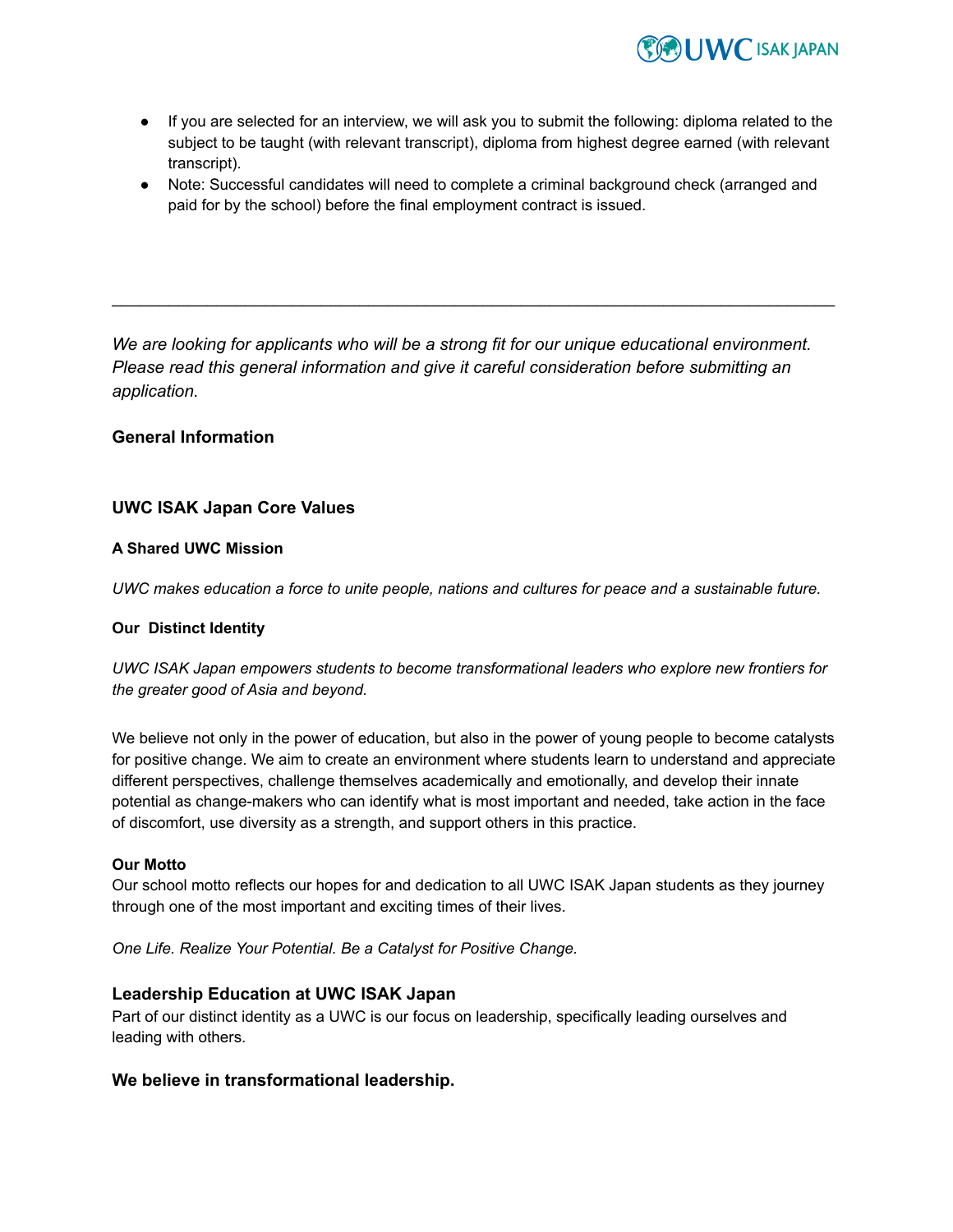

### **Who is a transformational leader?**

A [transformational](http://www.japan-guide.com/e/e6030.html) leader is someone who consistently identifies what is most important and what is needed, takes action in the face of [discomfort,](http://www.japan-guide.com/e/e6030.html) uses diversity as a strength, and supports others in this practice. With continuous practice, a [transformational](http://www.japan-guide.com/e/e6030.html) leader creates positive change within self and the [community](http://www.japan-guide.com/e/e6030.html) at large.

A transformational leader consistently applies these foundational skills of leadership:

- Awareness: Deeply observes oneself and the environment, and understands what is important for self and the greater good.
- Connection: Empathizes with members of a community, understands their diverse potentials and values, and supports them towards a common goal.
- Action Taking: Steps out of one's comfort zone to courageously bring ideas to life.
- Self-Discipline: Responds positively to challenges with measured reflection, growth mindset, resilience and optimism.
- Creativity: Generates innovative ideas and questions and builds upon those of others

#### **Leadership is a practice[.](https://uwcisak.jp/education/leadership/)**

Leadership is not a position or status that a selective group of people earn, whether by the virtue of their economic or social position in society or their innate demeanor or personality. At UWC ISAK Japan, we believe that leadership is a practice. This practice is integrated into our [curriculum,](https://uwcisak.jp/education/leadership/) and we believe that with practice, individuals can grow and integrate the essential skills of leadership.

### **About UWC**

Founded in 1962, UWC (United World Colleges) is a global education movement that makes education a force to unite people, nations and cultures for peace and a sustainable future. UWC is comprised of schools and colleges in 17 countries, with national committees and selection contacts in more than 155 countries. UWC fosters a lifelong commitment to social responsibility, and to date has inspired a network of 60,000 alumni who believe it is possible to work for positive change.

The majority of students attending UWCs are selected by UWC national committees. In support of the belief that education should be independent of a student's ability to pay, 70% of national committee selected IB Diploma students receive full scholarships. The UWC movement places a high value on experiential learning, outdoor education, service and other cultural understanding, alongside the academically challenging International Baccalaureate Diploma Programme (IBDP).

### **About UWC ISAK Japan**

UWC ISAK Japan is Japan's only full-boarding international high school and the newest member of the United World Colleges movement. Following the Japanese school system, UWC ISAK is a three-year high school, with all students in grades 11 and 12 following the IB Diploma Programme curriculum. The school is accredited by the Japanese Ministry of Education (MEXT) and all graduates receive a Japanese high school diploma. Currently 173 students from 57 countries attend UWC ISAK Japan, with 70% of students receiving full or partial need-based scholarship support. 30% of enrolled students are Japanese, with the remaining 70% coming from homes outside of Japan.